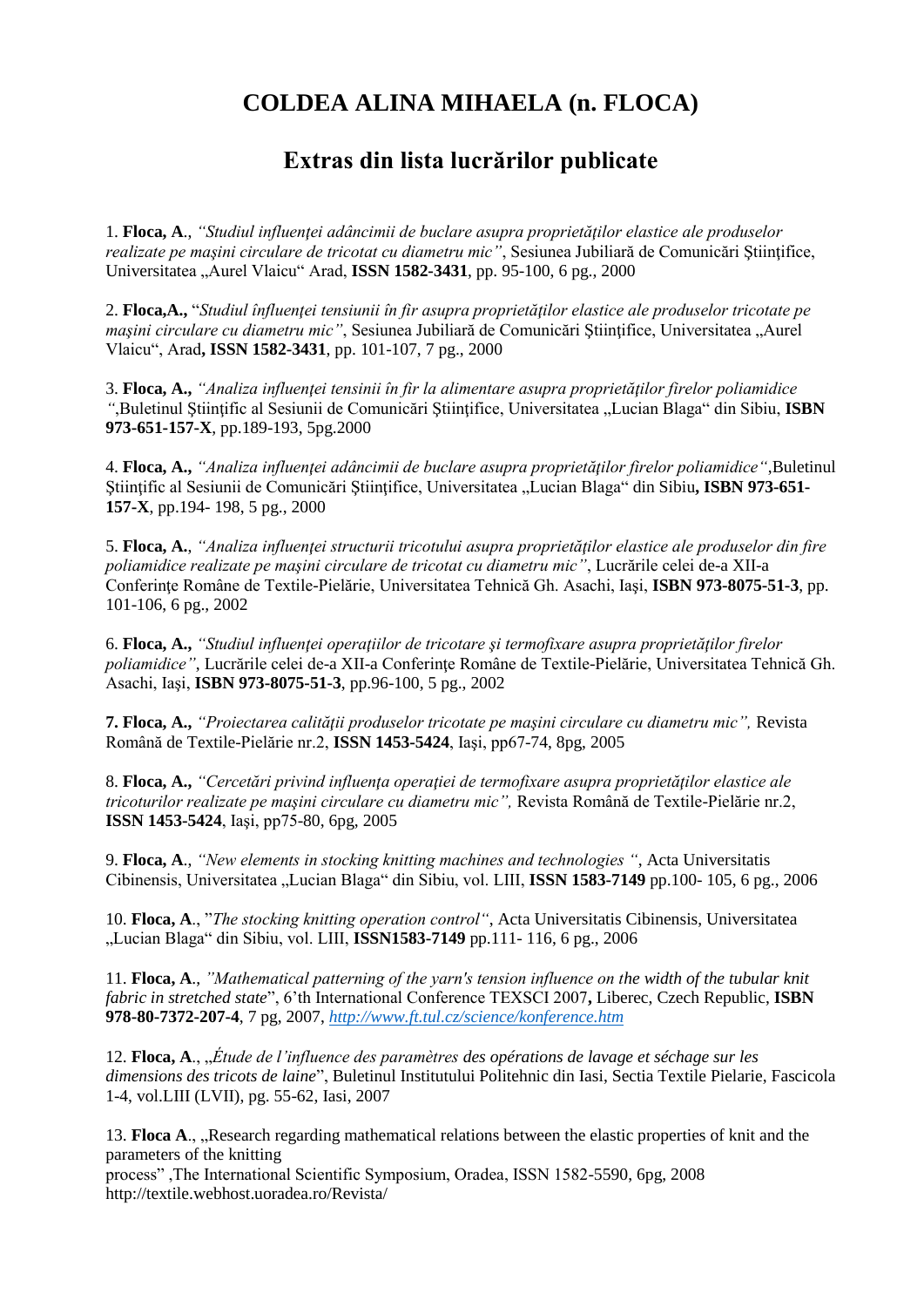14. **Floca A.**, "*New types of yars used for the knittig of hosiery*", Acta Universitatis Cibinensis, Technical series, vol. LVIII, Universitatea "Lucian Blaga" din Sibiu, pp. 39-44, 6pg, ISSN 1583-7149, 2009, http://inginerie.ulbsibiu.ro/buletin\_ACTA/

15. **Floca A**., "*Study of the influence of the knitting parameters on the behaviour of fabrics under repeated stress*" Acta Universitatis Cibinensis, Technical series, Universitatea "Lucian Blaga" din Sibiu, vol. LIX, pp 89-93, 5pg., ISSN 1583-7149, 2009, http://inginerie.ulbsibiu.ro/buletin\_ACTA/

16. **Floca,A.,** Budulan, C., Blaga, M., Ţiglea-Lupaşcu, R., "*Research on the influence of the knitting process parameters on the nylon yarn's quality*" 4-th Central European Conference 2005, ISBN 80 - 7083 - 967 – 8, Liberec, Czech Republic, 9pg, 2005, http://www.ft.tul.cz/science/konference/4thCentralEuropeanConference2005.htm

17. **Floca A,** Dinu M., Analysis of pilling effect on wool knit", Buletinul Institutului Politehnic din Iasi, Sectia Textile Pielarie, 6pg, 2008

18. **Floca A,** Dinu M, Budulan C., "Investigation on the abrasion resistance of wool knitted fabrics", 15th International Conference-Structure and Structural Mechanics of Textiles,Liberec, , Czech Republic, decembrie 2008

19. **Alina Floca**, Dorin Vlad **–** *Study of Seam Strength on Knitted Fabrics"* ACTA UNIVERSITATIS CIBINIENSIS (ISSN 1583-7149)**,** Technical Series**,** vol. LVIII, (2009), pages. 72 – 77; http://inginerie.ulbsibiu.ro/index.php/Buletin\_ACTA

20**. Coldea (Floca) A.,** Vlad D., Budulan C., "*Study concerning the influence of the row material on strength and elongation of knit for matress*", 18th International Conference- Structure and Structural Mechanics of Textiles, Technical University of Liberec and Czech, Section of Textile Institute of Manchester, Czech Republic, December 2011

21. Coldea A, Vlad D., "Research regarding air permeability of knitted fabric"**,** Annals Of The Oradea University. Fascicle Of Textile-Leatherwork", International scientific Conference "Innovative solutions for sustainable development of textiles industry", Oradea,2011**,** VOLUME XII, No. 2, ISSN 1843 – 813X, pp. 54-57, 201122.

22. Coldea A., Vlad, D., Budulan C., "*Study concerning the influence of the raw material on the friction resistance of socks*", Annals Of The Oradea University. Fascicle Of Textile- Leatherwork", International scientific Conference "Innovative solutions for sustainable development of textiles industry", Oradea, 2012, VOLUME XIII, No 2, ISSN 1843 – 813X, pp. 63-66, 2012 http://textile.webhost.uoradea.ro/Annals/index.html

23. Dorin Vlad**, Alina FLOCA, -** *"Analysis of Tensile Strength of Seams make on Knitted Fabric",*  ACTA UNIVERSITATIS CIBINIENSIS (ISSN 1583-7149)**,** Technical Series**,** vol. LIX, (2009), pages. 84 – 88; http://inginerie.ulbsibiu.ro/index.php/Buletin\_ACTA

24. Dorin Vlad, **Alina Floca**, Costea Budulan, *"Study concerning the influence of the raw Material on wear by friction of knit for mattress"*, 16th International Conference, Structure and Structural Mechanics of Textiles TU Liberec, Czech Republic, December 2009 http://www.ft.tul.cz/

25. Dorin Vlad , **Alina Floca**, Costea Budulan, *"Methods for testing the seams for making knitted fabrics",* Proceedings of the Second International Proficiency Testing Conference, Ed. Universitatii "Lucian Blaga" din Sibiu, (ISSN 2066 – 737X), Sibiu, 2009, pages. 311 – 321; http://www.pt-conf.ro/08- 09/documente/Proceeding\_final\_2.pdf

26. Dorin Vlad, **Alina Floca,** Milena Dinu, "*Study on Strength and Breaking Elongation For Yarns and Knitted Fabrics Used to Make Socks"*, Annals of DAAAM for 2010 and Proceedings of the 21th International DAAAM Symposium, Zadar, Croatia, 20-23rd October 2010.